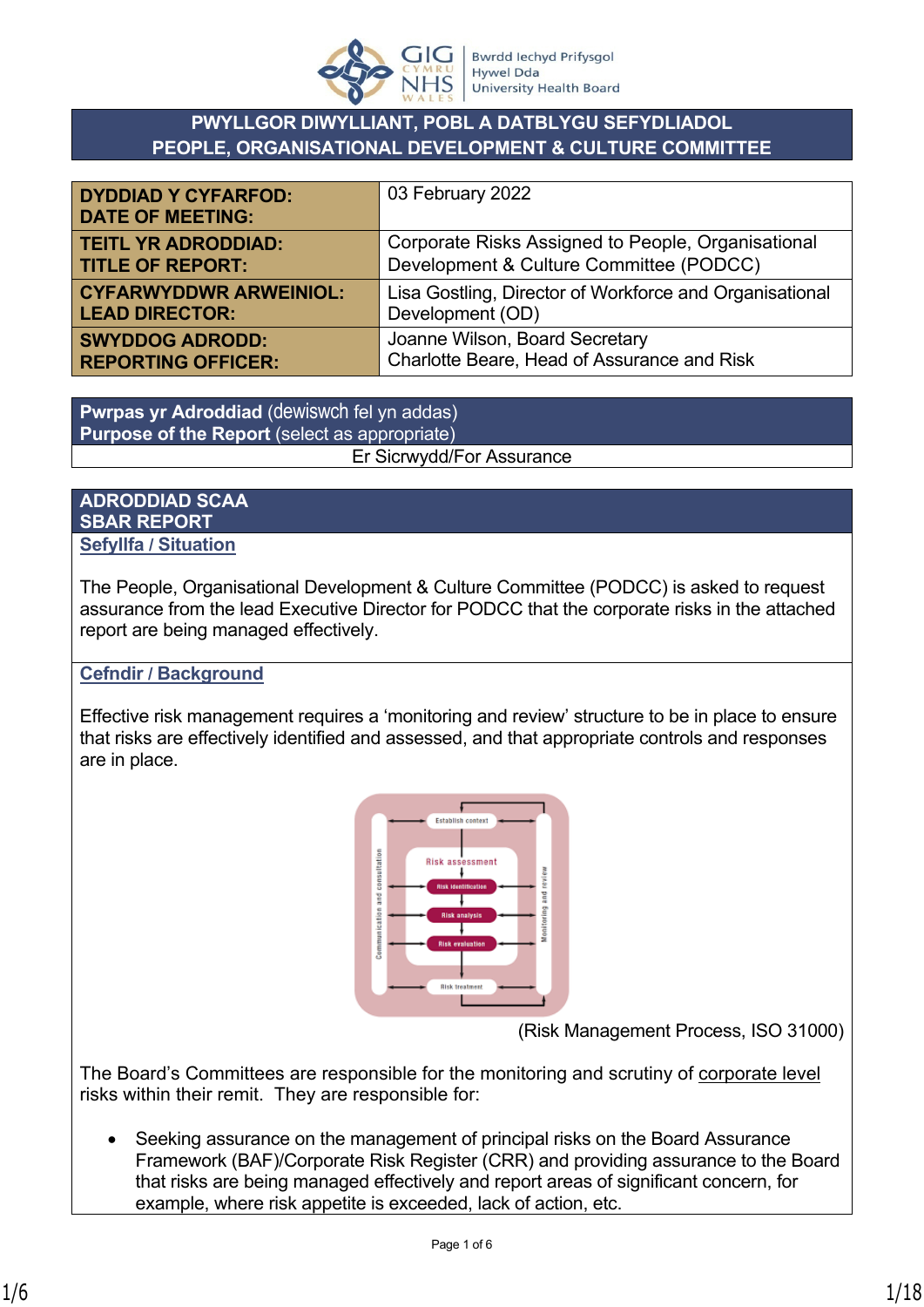- Reviewing principal and operational risks over tolerance and, where appropriate, recommend the 'acceptance' of risks that cannot be brought within Hywel Dda University Health Board's (HDdUHB) risk appetite/tolerance to the Board.
- Provide annual reports to Audit and Risk Assurance Committee (ARAC) on the effectiveness of the risk management process and management of risks within its remit.
- Identity through discussions any new/emerging risks and ensure these are assessed by management.
- Signpost any risks outside of its remit to the appropriate HDdUHB Committee.
- Use risk registers to inform meeting agendas.

These risks have been identified by individual Directors via a top down and bottom up approach and are either:

- Associated with the delivery of the Health Board objectives; or
- Significant operational risks escalated that are of significant concern and require corporate oversight and management.

Each risk on the CRR has been mapped to a Board level Committee to ensure that risks on the CRR are being managed appropriately, taking into account the gaps, planned actions and agreed tolerances, and to provide assurance to the Board through their update report on the management of these risks.

The Board has delegated a proportion of its role of scrutiny of assurances to its Committees to make the most appropriate and efficient use of expertise. Therefore, Committees should also ensure that assurance reports relevant to the principal risks are received and scrutinised, and an assessment made as to the level of assurance it provides, taking into account the validity and reliability, i.e. source, timeliness, methodology behind its generation and its compatibility with other assurances. This will enable the Board to place greater reliance on assurances, if they are confident that they have been robustly scrutinised by one of its Committees; and provide them with greater confidence regarding the likely achievement of strategic objectives, as well as providing a sound basis for decision-making. It is the role of Committees to challenge where assurances in respect of any component are missing or inadequate. Any gaps should be escalated to the Board.

The process for risk reporting and monitoring within HDdUHB is outlined in Appendix 1.

# **Asesiad / Assessment**

The PODCC Terms of Reference reflect the Committee's role in providing assurance to the Board that principal risks are being managed effectively by the risk owners (Executive Leads).

The Terms of Reference state that:

- 2.6 To seek assurance on the management of principal risks within the Board Assurance Framework (BAF) and Corporate Risk Register (CRR) allocated to the Committee and provide assurance to the Board that risks are being managed effectively and report any areas of significant concern e.g. where risk tolerance is exceeded, lack of timely action.
- 2.7 To recommend acceptance of risks that cannot be brought within the UHBs risk appetite/tolerance to the Board through the Committee Update Report.

There is 1 risk currently aligned to PODCC (out of the 14 that are currently on the CRR) as the potential impacts of the risk relate to the workforce. This is outlined in Appendix 2.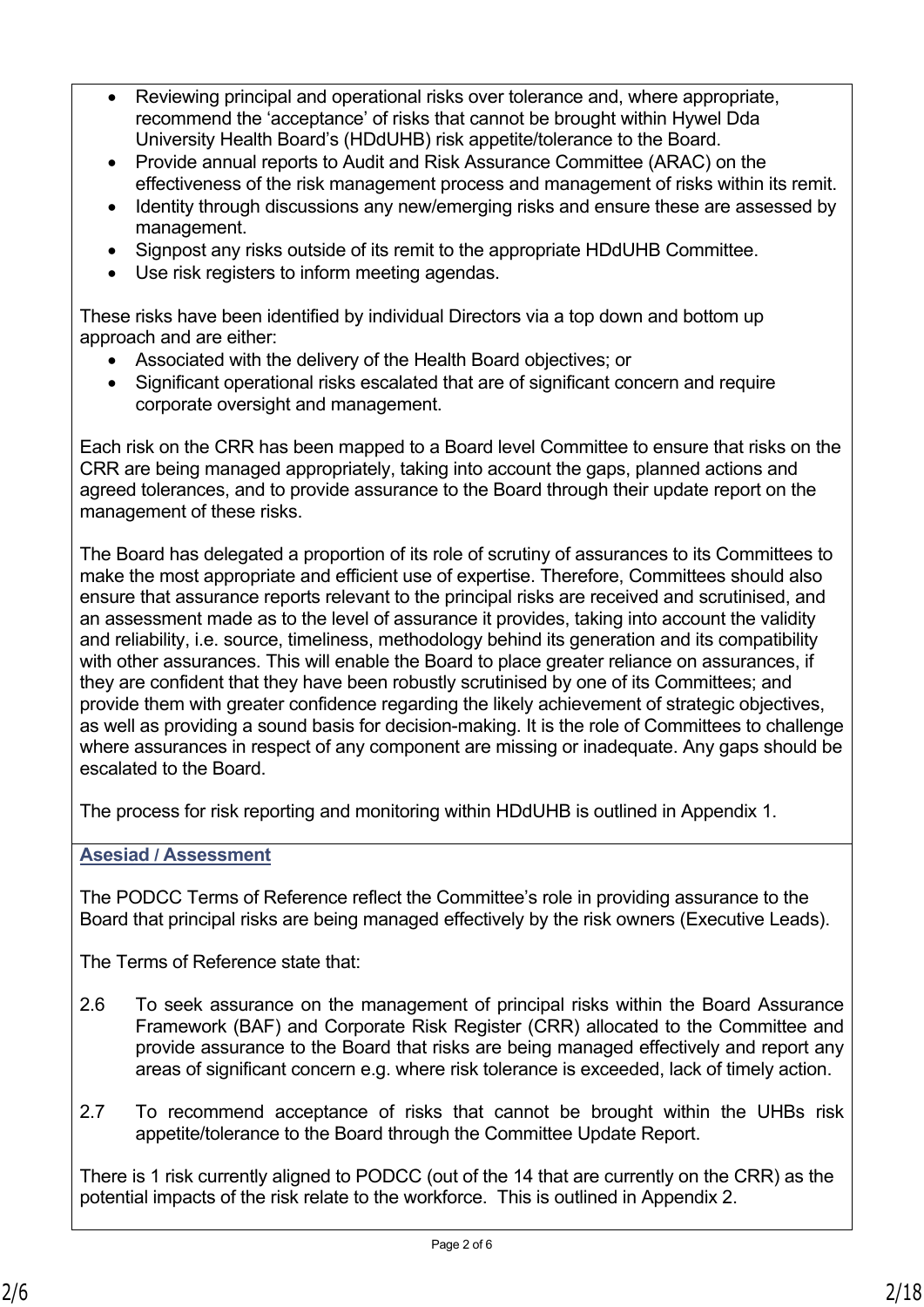# **Increase/decreases in Current Risk Score**

Since the previous report to PODCC in October 2021, the risk has increased as per below.

| <b>Risk</b>                                                                                                                                          | Risk<br>Owner                   | <b>Previous</b><br><b>Risk</b><br><b>Score</b> | <b>Current</b><br><b>Risk Score</b><br>Feb-22 | Date       | <b>Reason</b>                                                                                                                                                                                                                                                                                                                                                                                                                                                                                                                                                                                                                                                       |
|------------------------------------------------------------------------------------------------------------------------------------------------------|---------------------------------|------------------------------------------------|-----------------------------------------------|------------|---------------------------------------------------------------------------------------------------------------------------------------------------------------------------------------------------------------------------------------------------------------------------------------------------------------------------------------------------------------------------------------------------------------------------------------------------------------------------------------------------------------------------------------------------------------------------------------------------------------------------------------------------------------------|
| Risk 1219 -<br><b>Insufficient</b><br>workforce to<br>deliver services<br>required for<br>"Recovery" and<br>the continued<br>response to<br>COVID-19 | 8<br>య<br>Director of Workforce | $4x4=16$                                       | $5x4=20$                                      | 13/01/2022 | This risk has increased to 20 (the<br>likelihood has increased to "almost<br>certain" and has the potential to<br>have a "major" impact) since the<br>previous report as the latest wave<br>has led to a significant number of<br>key staff unavailable for work from<br>staff sickness and self-isolation.<br>Staffing levels (acute & community)<br>continue to operate well below<br>established levels due to both<br>vacancies and sickness/absence<br>with the nurse staffing escalation<br>policy applied. Unfunded service<br>provision could impact on<br>understanding of workforce<br>availability and create misalignment<br>of workforce availability. |

# **Argymhelliad / Recommendation**

PODCC is requested to seek assurance that:

- All identified controls are in place and working effectively.
- All planned actions will be implemented within stated timescales and will reduce the risk further and/or mitigate the impact, if the risk materialises.
- Challenge where assurances are inadequate.

This in turn will enable PODCC to provide the necessary assurance (or otherwise) to the Board through its Update Report, that HDdUHB is managing these risks effectively.

| Amcanion: (rhaid cwblhau)<br><b>Objectives: (must be completed)</b>     |     |                                                                                                                                                                                                                                                                                                                                                                           |
|-------------------------------------------------------------------------|-----|---------------------------------------------------------------------------------------------------------------------------------------------------------------------------------------------------------------------------------------------------------------------------------------------------------------------------------------------------------------------------|
| <b>Committee ToR Reference:</b><br>Cyfeirnod Cylch Gorchwyl y Pwyllgor: | 2.6 | To seek assurance on the management of<br>principal risks within the Board Assurance<br>Framework (BAF) and Corporate Risk Register<br>(CRR) allocated to the Committee and provide<br>assurance to the Board that risks are being<br>managed effectively and report any areas of<br>significant concern e.g. where risk tolerance is<br>exceeded, lack of timely action. |
|                                                                         | 2.7 | To recommend acceptance of risks that cannot<br>brought within<br><b>UHBs</b><br>risk<br>the<br>be<br>appetite/tolerance to the Board through<br>the<br>Committee Update Report.<br>Page 3 of 6                                                                                                                                                                           |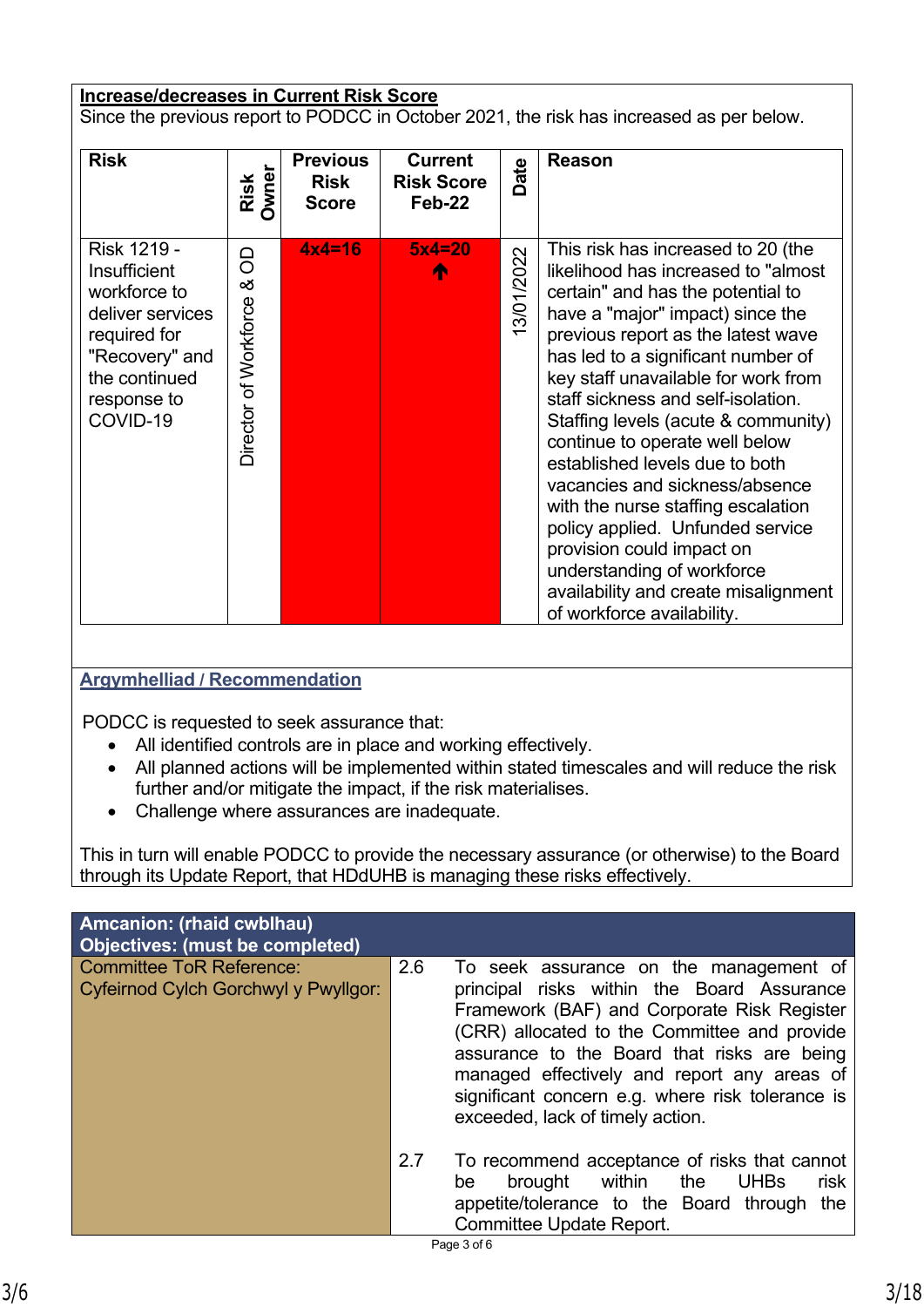| Cyfeirnod Cofrestr Risg Datix a Sgôr<br>Cyfredol:<br>Datix Risk Register Reference and<br>Score:                                               | Not applicable.                         |
|------------------------------------------------------------------------------------------------------------------------------------------------|-----------------------------------------|
| Safon(au) Gofal ac lechyd:<br>Health and Care Standard(s):                                                                                     | 7.1 Workforce                           |
| <b>Amcanion Strategol y BIP:</b><br><b>UHB Strategic Objectives:</b>                                                                           | All Strategic Objectives are applicable |
| <b>Amcanion Llesiant BIP:</b><br><b>UHB Well-being Objectives:</b><br><b>Hyperlink to HDdUHB Well-being</b><br><b>Objectives Annual Report</b> | 10. Not Applicable                      |

| <b>Gwybodaeth Ychwanegol:</b><br><b>Further Information:</b>                                                                                                                                                      |                                                                                                                                                    |
|-------------------------------------------------------------------------------------------------------------------------------------------------------------------------------------------------------------------|----------------------------------------------------------------------------------------------------------------------------------------------------|
| Ar sail tystiolaeth:<br><b>Evidence Base:</b>                                                                                                                                                                     | Underpinning risk on the Datix Risk Module from across<br>HDdUHB's services reviewed by risk leads/owners.                                         |
| <b>Rhestr Termau:</b><br><b>Glossary of Terms:</b>                                                                                                                                                                | Current Risk Score - Existing level of risk taking into<br>account controls in place.                                                              |
|                                                                                                                                                                                                                   | Target Risk Score - The ultimate level of risk that is<br>desired by the organisation when planned controls (or<br>actions) have been implemented. |
|                                                                                                                                                                                                                   | Tolerable risk – this is the level of risk that the Board<br>agreed for each domain in September 2018 – Risk<br><b>Appetite Statement.</b>         |
| Partïon / Pwyllgorau â ymgynhorwyd<br>ymlaen llaw y Pwyllgor Diwylliant,<br>Pobl a Datblygu Sefydliadol:<br>Parties / Committees consulted prior<br>to People, Organisational<br>Development & Culture Committee: | <b>Relevant Executive Directors.</b>                                                                                                               |

| <b>Effaith: (rhaid cwblhau)</b><br>Impact: (must be completed) |                                                          |
|----------------------------------------------------------------|----------------------------------------------------------|
| <b>Ariannol / Gwerth am Arian:</b>                             | No direct impacts from report, however impacts of each   |
| <b>Financial / Service:</b>                                    | risk are outlined in risk description.                   |
| <b>Ansawdd / Gofal Claf:</b>                                   | No direct impacts from report, however impacts of each   |
| <b>Quality / Patient Care:</b>                                 | risk are outlined in risk description.                   |
| <b>Gweithlu:</b>                                               | No direct impacts from report, however impacts of each   |
| <b>Workforce:</b>                                              | risk are outlined in risk description.                   |
| Risg:                                                          | No direct impacts from report, however organisations are |
| <b>Risk:</b>                                                   | expected to have effective risk management systems in    |
|                                                                | place.                                                   |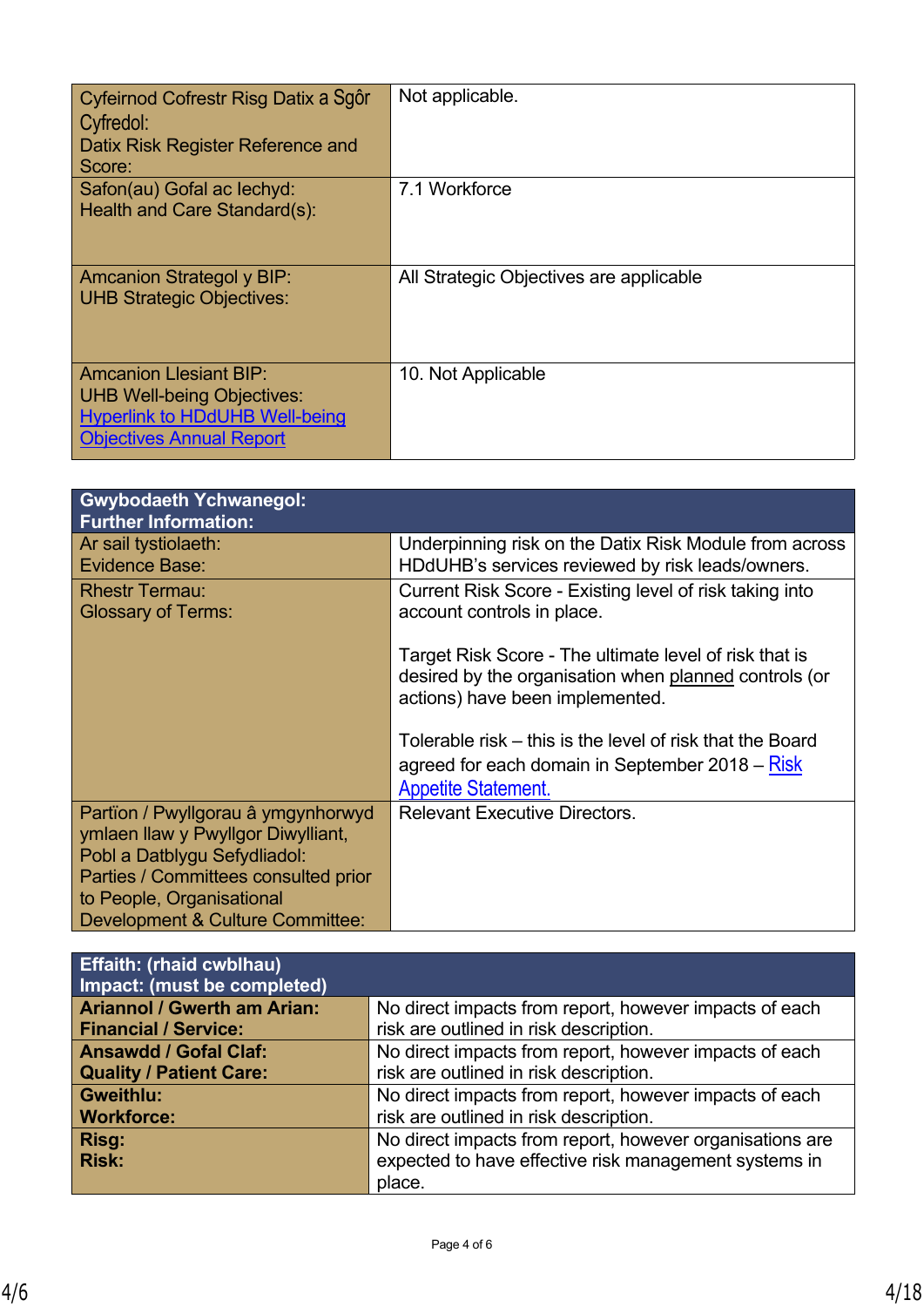| <b>Cyfreithiol:</b><br>Legal:           | No direct impacts from report, however proactive risk<br>management including learning from incidents and events<br>contributes towards reducing/eliminating recurrence of risk<br>materialising and mitigates against any possible legal<br>claim with a financial impact. |
|-----------------------------------------|-----------------------------------------------------------------------------------------------------------------------------------------------------------------------------------------------------------------------------------------------------------------------------|
| <b>Enw Da:</b><br><b>Reputational:</b>  | Poor management of risks can lead to loss of stakeholder<br>confidence. Organisations are expected to have effective<br>risk management systems in place and take steps to<br>reduce/mitigate risks.                                                                        |
| <b>Gyfrinachedd:</b><br><b>Privacy:</b> | No direct impacts.                                                                                                                                                                                                                                                          |
| Cydraddoldeb:<br><b>Equality:</b>       | No direct impacts from report, however impacts of each<br>risk are outlined in risk description of individual risks.                                                                                                                                                        |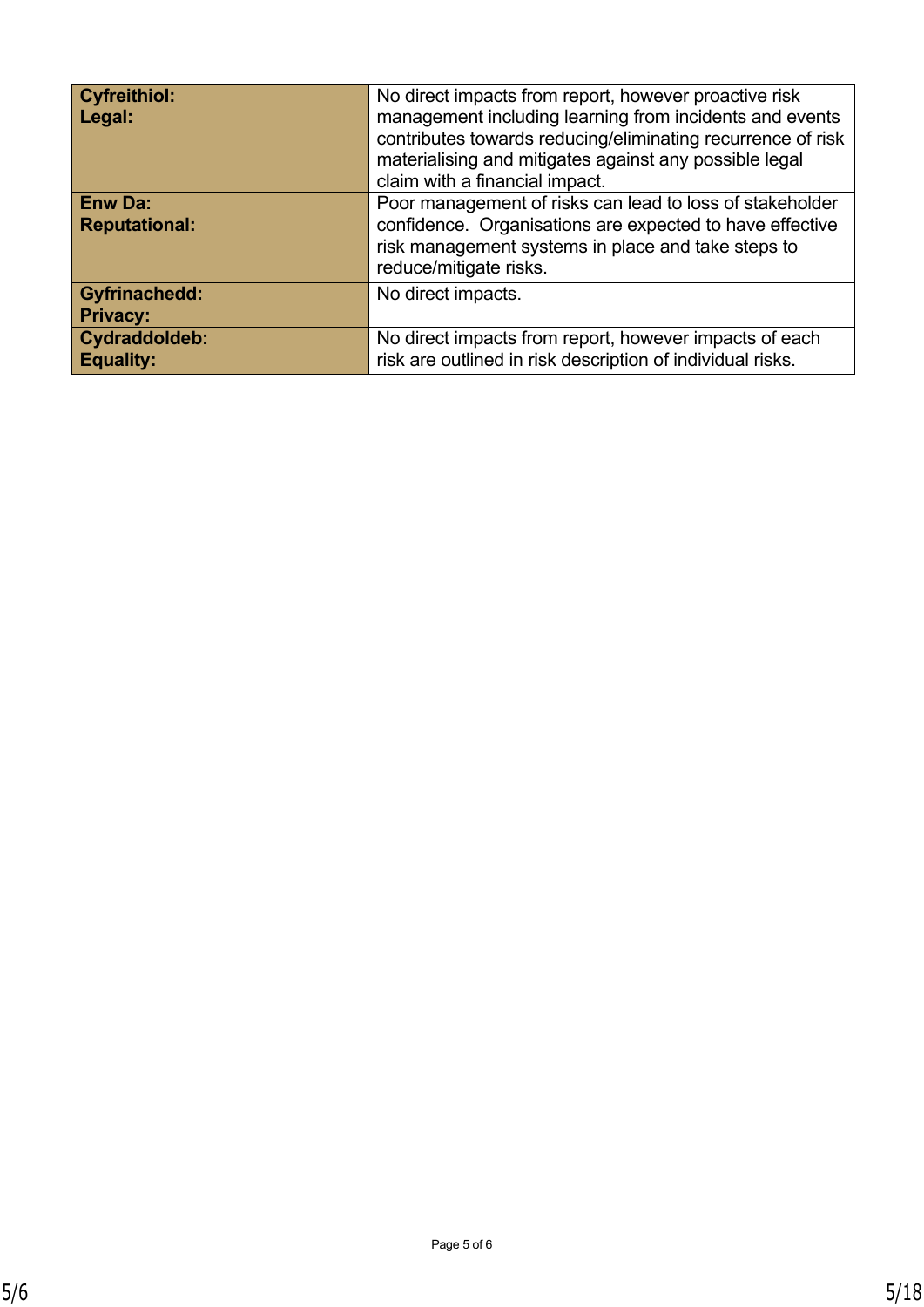### **Appendix 1 – Committee Reporting Structure**

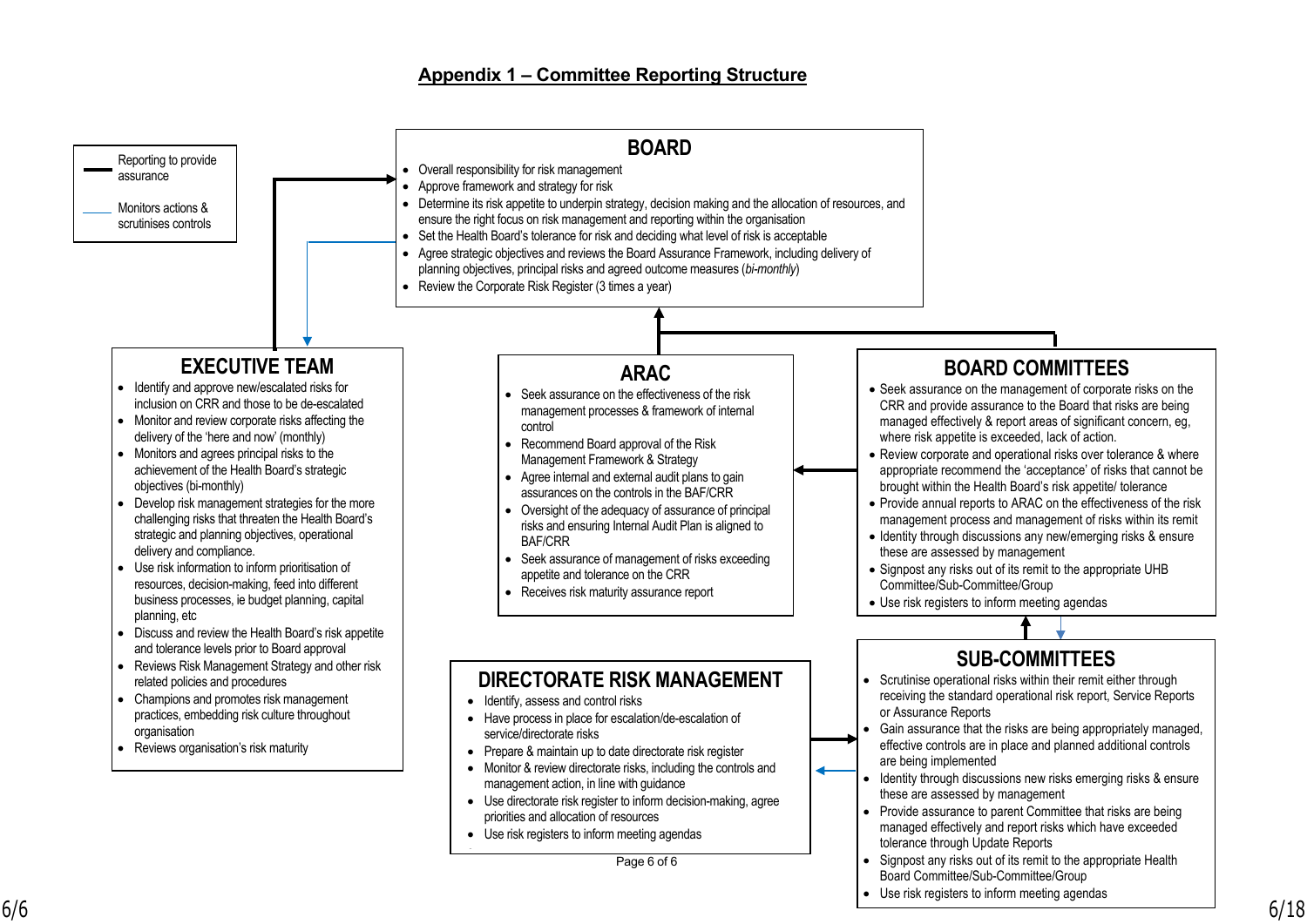#### CORPORATE RISK REGISTER SUMMARY JANUARY 2022

| <b>Risk</b><br><b>Ref</b> | Risk (for more detail see individual risk entries)                                                                | <b>Risk Owner</b> | <b>Domain</b> |  |               | $\sim$            |  |
|---------------------------|-------------------------------------------------------------------------------------------------------------------|-------------------|---------------|--|---------------|-------------------|--|
|                           | 1219 Insufficient workforce to deliver services required for "Recovery" and the continued<br>response to COVID-19 | Gostling, Lisa    | Workforce/OD  |  | $5\times4=20$ | $3 \times 4 = 12$ |  |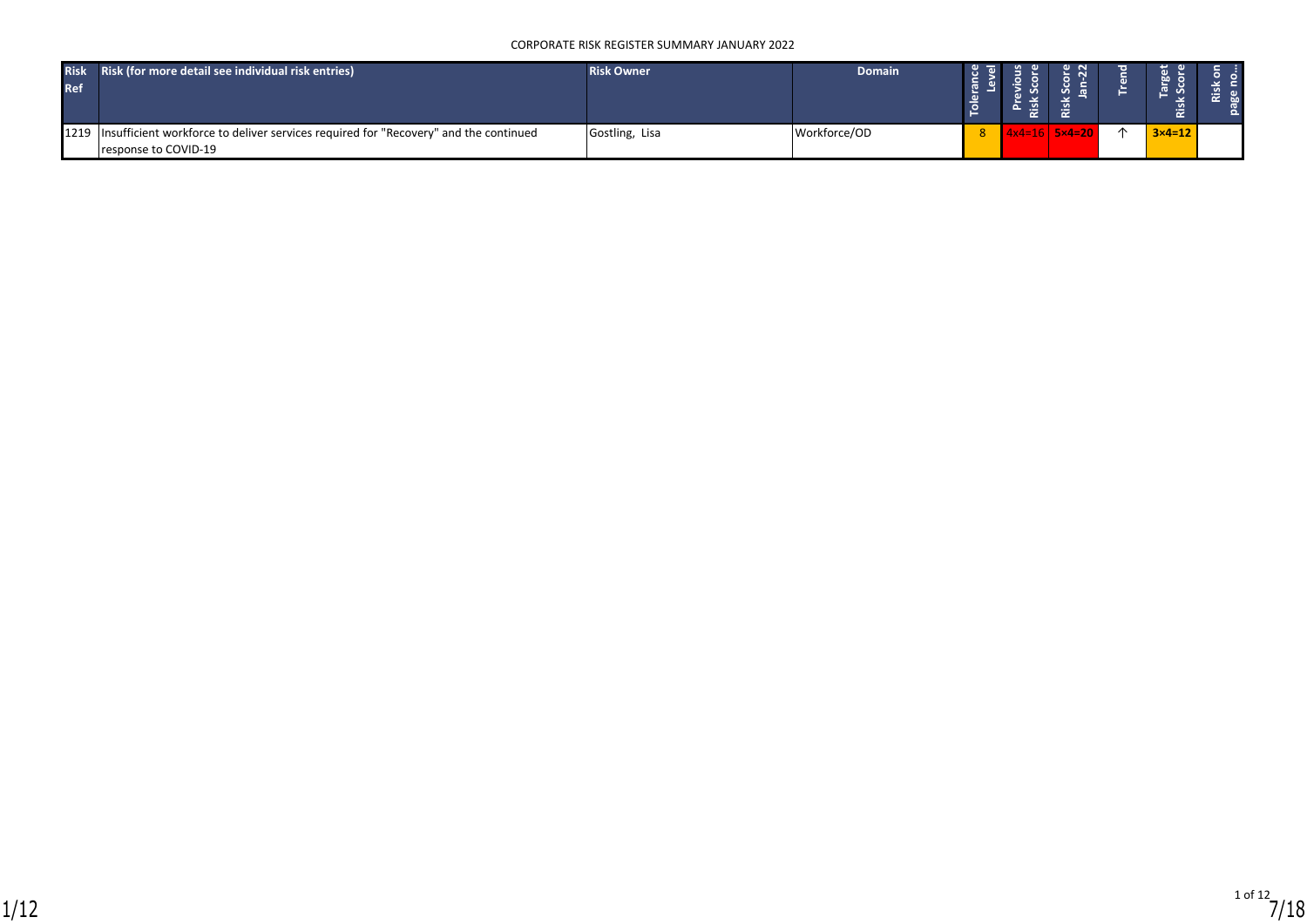| <b>Date Risk</b> | $Mav-21$                          | <b>Executive Director Owner:</b> | Gostling, Lisa                                      | <b>Date of Review:</b> | $\mathsf{Uan-22}$ |
|------------------|-----------------------------------|----------------------------------|-----------------------------------------------------|------------------------|-------------------|
| Identified:      |                                   |                                  |                                                     |                        |                   |
| <b>Strategic</b> | Not Applicable - Operational Risk | Lead Committee:                  | People, Organisational Development and Date of Next |                        | $Feb-22$          |
| Objective:       |                                   |                                  | Culture Committee                                   | <b>Review:</b>         |                   |

| <b>Risk ID:</b> | 1219 | <b>Principal Risk</b> There is a risk there will be insufficient workforce available to deliver services<br><b>Description:</b> required for "Recovery" and the continued response to Covid and other<br>respiratory infections, as outlined in the UHB's annual plans 2021/22. This is<br>caused by new variants of COVID-19, increase in the severity and dispersal of<br>respiratory viruses within the population (in children and adults) which could<br>mean an increase in infections and outbreaks within acute, community and<br>social care facilities. Further to this, a lack of alignment of information<br>between service, workforce and finance on workforce requirements for<br>unfunded service pathways could further jeopardise workforce availability in<br>areas of need. This could lead to an impact/affect on the Health Board's<br>ability to staff pathways for COVID-19, field hospitals, surge capacity within<br>general hospitals, community hospitals, paediatric units effectively managing<br>the impact from of outbreaks, delivering a mass vaccination programme and<br>the delivery of planned care, as well as increased sickness absence directly,<br>and increased self-isolation of staff, and limiting the ability to recruit new staff<br>quickly to provide additional support. | Ris<br><b>Do</b><br>Inh<br><b>Cur</b><br>Tar<br>Tol |
|-----------------|------|------------------------------------------------------------------------------------------------------------------------------------------------------------------------------------------------------------------------------------------------------------------------------------------------------------------------------------------------------------------------------------------------------------------------------------------------------------------------------------------------------------------------------------------------------------------------------------------------------------------------------------------------------------------------------------------------------------------------------------------------------------------------------------------------------------------------------------------------------------------------------------------------------------------------------------------------------------------------------------------------------------------------------------------------------------------------------------------------------------------------------------------------------------------------------------------------------------------------------------------------------------------------------------------------------------------------------|-----------------------------------------------------|
|                 |      |                                                                                                                                                                                                                                                                                                                                                                                                                                                                                                                                                                                                                                                                                                                                                                                                                                                                                                                                                                                                                                                                                                                                                                                                                                                                                                                              |                                                     |



#### **Rationale for CURRENT Risk Score: Rationale for TARGET Risk Score:**

This risk has increased to 20 (the likelihood has increased to "almost certain" and has the potential to have a "major" impact) since the previous report as the latest wave has led to a significant number of key staff unavailable for work from staff sickness and self-isolation. Staffing levels (acute & community) continue to operate well below established levels due to both vacancies and sickness/absence with the nurse staffing escalation policy applied. Unfunded service provision could impact on understanding of workforce availability and create misalignment of workforce availability.

The Target Risk score indicates the likelihood of the risk occurring (to note there have been minor outbreaks of new variants in Wales) which depending on the efficacy of the vaccine against this, it may be that there could be concerns for the re-start of services or more specifically of a winter surge developing when recovery activity has fully commenced. Therefore the probability sits between 75-90% as the recent out break of Omicron has transpired. We hope will be mitigated by the actions noted below. What is known is that services do have unfunded pathways and any resourcing activity has the potential to divert resources away from these areas.

| <b>Key CONTROLS Currently in Place:</b>                           | <b>Gaps in CONTROLS</b>                                                       |                                                                                  |               |         |                 |  |  |  |
|-------------------------------------------------------------------|-------------------------------------------------------------------------------|----------------------------------------------------------------------------------|---------------|---------|-----------------|--|--|--|
| (The existing controls and processes in place to manage the risk) | <b>Identified Gaps in Controls: (Where How and when the Gap in control be</b> |                                                                                  | <b>By Who</b> | By When | <b>Progress</b> |  |  |  |
|                                                                   | one or more of the key controls on                                            | laddressed                                                                       |               |         |                 |  |  |  |
|                                                                   |                                                                               | which the organisation is relying is not Further action necessary to address the |               |         |                 |  |  |  |
|                                                                   | effective, or we do not have evidence controls gaps                           |                                                                                  |               |         |                 |  |  |  |
|                                                                   | that the controls are working)                                                |                                                                                  |               |         |                 |  |  |  |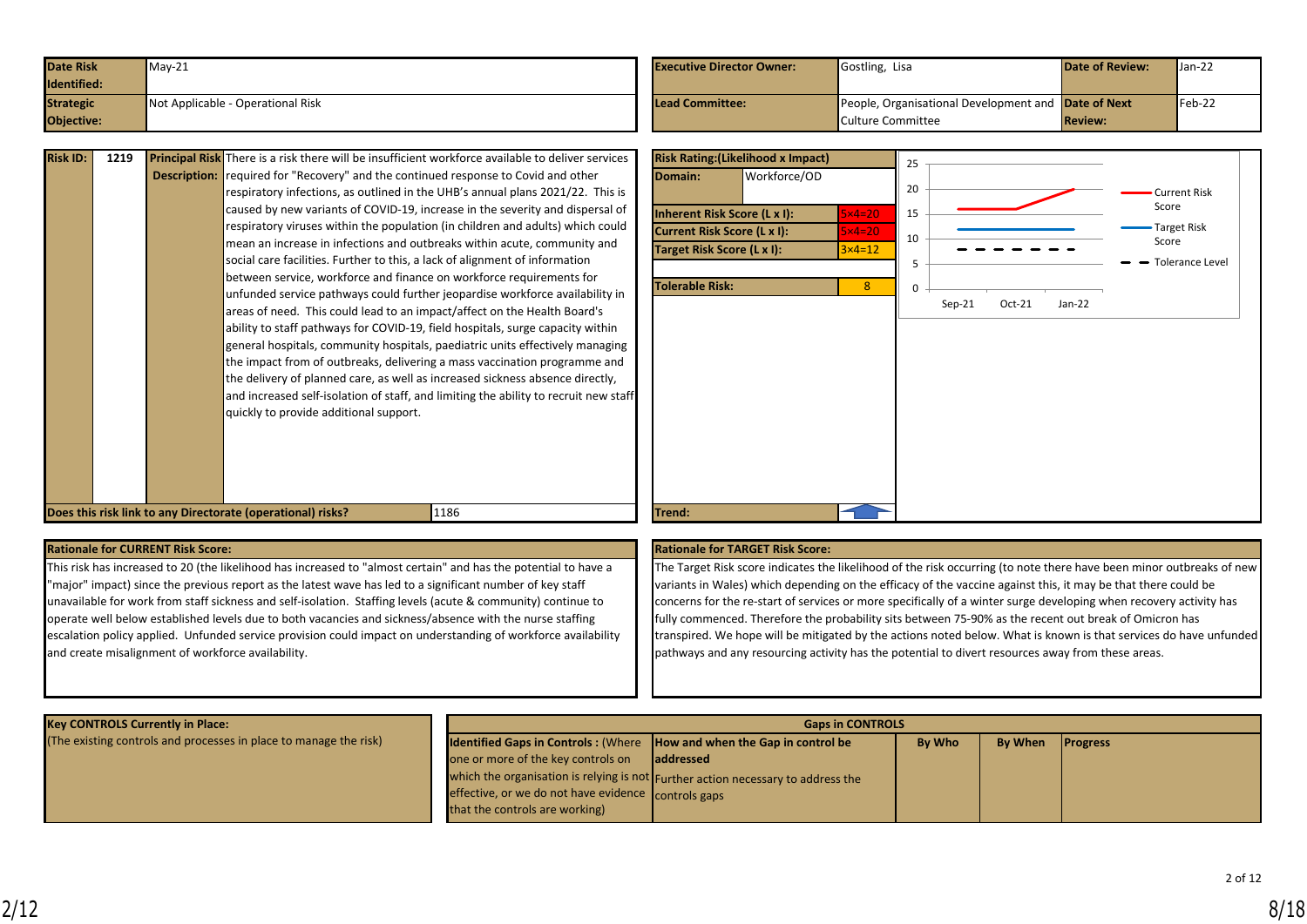| Organisational Governance Structure                                   |                                     | An organisational wide escalation plan IMTP Plan addendum details - 1) Recovery | Walmsley, | 31/10/2021 | Keeping abreast of workforce              |
|-----------------------------------------------------------------------|-------------------------------------|---------------------------------------------------------------------------------|-----------|------------|-------------------------------------------|
|                                                                       | (based on a detailed assessment of  | Plan & Workforce Requirements 2) COVID-19                                       | Tracy     | 30/11/2021 | changes in terms of demand &              |
| People, Organisational Development and Culture Committee (PODCC)      | Recovery Plans and workforce        | Planning objectives & Workforce                                                 |           | 31/01/2022 | supply i.e. bridging service,             |
|                                                                       | requirements, set against an        | Requirements 3) Phased Plan for COVID-19                                        |           | 28/02/2022 | demountable at Prince Phillip             |
| <b>Workforce Planning Team</b>                                        | escalation plan for COVID-19        | escalation 4) New Programmes & Projects                                         |           |            | Hospital (PPH), Nurse Staffing Levels     |
|                                                                       | resurgence).                        | Timelines & Workforce Requirements                                              |           |            | Act (NSL).                                |
| Inter-Team & Professional Groups & Planning Objectives                |                                     | explored for alignment to Recovery & COVID-                                     |           |            | Vaccination Booster programme             |
|                                                                       | Establishment control cannot be     | 19 Plans. Monthly assessment of demand to                                       |           |            | demand & supply summary                   |
| Establishment control                                                 | relied on due to temporary changes  | be undertaken linked with service discussions                                   |           |            | undertaken and actions in place i.e.      |
|                                                                       | linked with covid and pathways.     | in preparation for current demands and                                          |           |            | resourcing, deployment,                   |
| Agency usage                                                          |                                     | anticipated increased pressure in Winter.                                       |           |            | volunteering and national                 |
|                                                                       | Linked with service pressures       |                                                                                 |           |            | connectivity i.e. Military Aid to the     |
| Bank Utilisation & ongoing onboarding of supply                       | increased demand is placed in terms |                                                                                 |           |            | Civil Authorities (MACA) & Welsh          |
|                                                                       | of workforce which has not been     |                                                                                 |           |            | Ambulance Service NHS Trust               |
| <b>Efficient Rostering practice</b>                                   | planned for delivery in year.       |                                                                                 |           |            | (WAST).  Test, Trace, Protect (TTP) &     |
|                                                                       |                                     |                                                                                 |           |            | other COVID-19 related services           |
| Roll out of new rostering system                                      |                                     |                                                                                 |           |            | being monitored via groups. Will          |
|                                                                       |                                     |                                                                                 |           |            | align all services through Integrated     |
| Overview of organisation and service wide risks (assessment of each   |                                     |                                                                                 |           |            | Medium Term Plan (IMTP) Planning          |
| service area based on workforce availability)                         |                                     |                                                                                 |           |            | Process.                                  |
|                                                                       |                                     |                                                                                 |           |            |                                           |
| Continuous process of assessment of services to be stood down and     |                                     | Development of strategic recruitment                                            | Thomas,   | Completed  | Recruitment plan for bridging service     |
| deployment options based on service needs                             |                                     | strategy for delivery within year with monthly                                  | Annmarie  |            | actioned. Responding to specific          |
|                                                                       |                                     | check of progress against actions.                                              |           |            | requests for additional workforce         |
| Continuous prioritisation of recruitment/onboarding of new employees  |                                     |                                                                                 |           |            | requirements in a number of areas         |
| to the highest areas of risk in terms of maintaining service delivery |                                     |                                                                                 |           |            | e.g. Family Liaison Officers, Facilities, |
|                                                                       |                                     |                                                                                 |           |            | Vaccination Service, TTP etc.             |
| Temporary Workforce Utilisation reports shared regularly to monitor   |                                     |                                                                                 |           |            | Strategy in progress and will be          |
| levels of supply.                                                     |                                     |                                                                                 |           |            | linked to IMTP Workforce Planning         |
|                                                                       |                                     |                                                                                 |           |            | Methodology (Minimum Data Set             |
|                                                                       |                                     |                                                                                 |           |            | (MDS) for Welsh Government etc).          |
|                                                                       |                                     |                                                                                 |           |            | Strategy submitted to Executive           |
|                                                                       |                                     |                                                                                 |           |            | Team/Board 25/11/21. Further              |
|                                                                       |                                     |                                                                                 |           |            | development ongoing linked to             |
|                                                                       |                                     |                                                                                 |           |            | IMTP. Need to understand                  |
|                                                                       |                                     |                                                                                 |           |            | "additionality" required. Ongoing         |
|                                                                       |                                     |                                                                                 |           |            | work to align to workforce plan           |
|                                                                       |                                     |                                                                                 |           |            | demand. See reference Mass                |
|                                                                       |                                     |                                                                                 |           |            | Vaccination Service (MVC) Booster         |
|                                                                       |                                     |                                                                                 |           |            | above.                                    |
|                                                                       |                                     |                                                                                 |           |            |                                           |
|                                                                       |                                     |                                                                                 |           |            |                                           |
|                                                                       |                                     |                                                                                 |           |            |                                           |
|                                                                       |                                     |                                                                                 |           |            |                                           |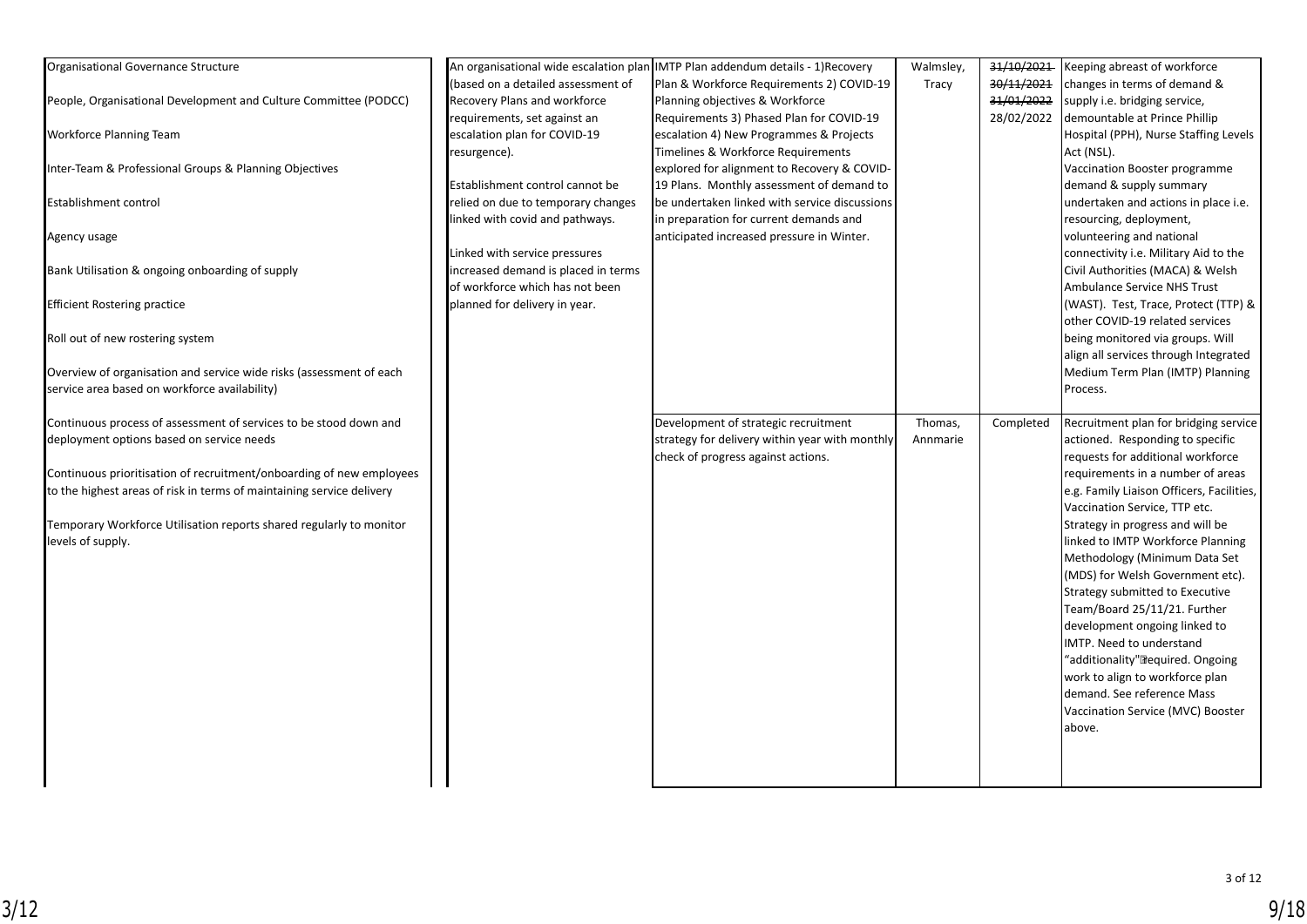| Assessment of services to be stood down and<br>deployment options based on service needs.                                                                                                                                                             | Walmsley,<br>Tracy | 15/11/2021<br>30/12/21<br>(review)<br>30/01/22<br>(review) | RSV Surge Plan completed by<br>31/10/21. Developing workforce<br>plan for field hospital (FH) if<br>reopening is required. No plans to<br>open FH as at 13/01/22<br>communicated - demand & risk<br>assessment undertaken alongside<br>sources of workforce supply Please<br>see note on Booster Vaccination<br>Programme above. Local Options<br>Framework in place and being<br>enacted. |
|-------------------------------------------------------------------------------------------------------------------------------------------------------------------------------------------------------------------------------------------------------|--------------------|------------------------------------------------------------|--------------------------------------------------------------------------------------------------------------------------------------------------------------------------------------------------------------------------------------------------------------------------------------------------------------------------------------------------------------------------------------------|
| Maximise use of temporary workforce                                                                                                                                                                                                                   | Thomas,            | 31/03/2022                                                 |                                                                                                                                                                                                                                                                                                                                                                                            |
| availability to include Bank, Overtime and<br>Agency by undertaking monthly assessment<br>of resourcing pipeline and continuous review<br>of Bank HCSW recruitment                                                                                    | Annmarie           |                                                            | Temporary Workforce Utilisation<br>maximised via continuous<br>recruitment to bank, engagement<br>with additional agencies on the<br>framework, revisiting off-contract<br>booking protocols. Flexible Incentive<br>rate introduced for fixed period.<br>C.140 onboarding to Bank HCSW<br>roles.                                                                                           |
| Align Funded Establishment & Unfunded<br>posts to understand "workforce gap".<br>Working with Head of Nursing (HON), Chris<br>Hayes on NSL levels alignment & Health Care<br>Support Worker (HCSW) gaps (funded &<br>funded) with Finance colleagues. | Walmsley,<br>Tracy | Completed                                                  | Completed assessment. Fed into<br>Silver Tactical Group. Agreed to<br>manage at risk for each service.                                                                                                                                                                                                                                                                                     |
| Develop team around the patient model.<br>Group established and Plan on a Page<br>developed. Band 4 roles being developed; will<br>align to work above on funded and unfunded<br>establishment.                                                       | Passey, Sian       | 31/10/2021<br>30/01/2022<br>28/02/2022                     | Work ongoing. Capacity to support<br>development noted as a concern.<br>Alignment of resources and support<br>needed. Discussions ongoing on how<br>to develop and support programme<br>of work. Initial meeting to reflect<br>support needed for Jan 22. Meeting<br>scheduled for Feb 22.                                                                                                 |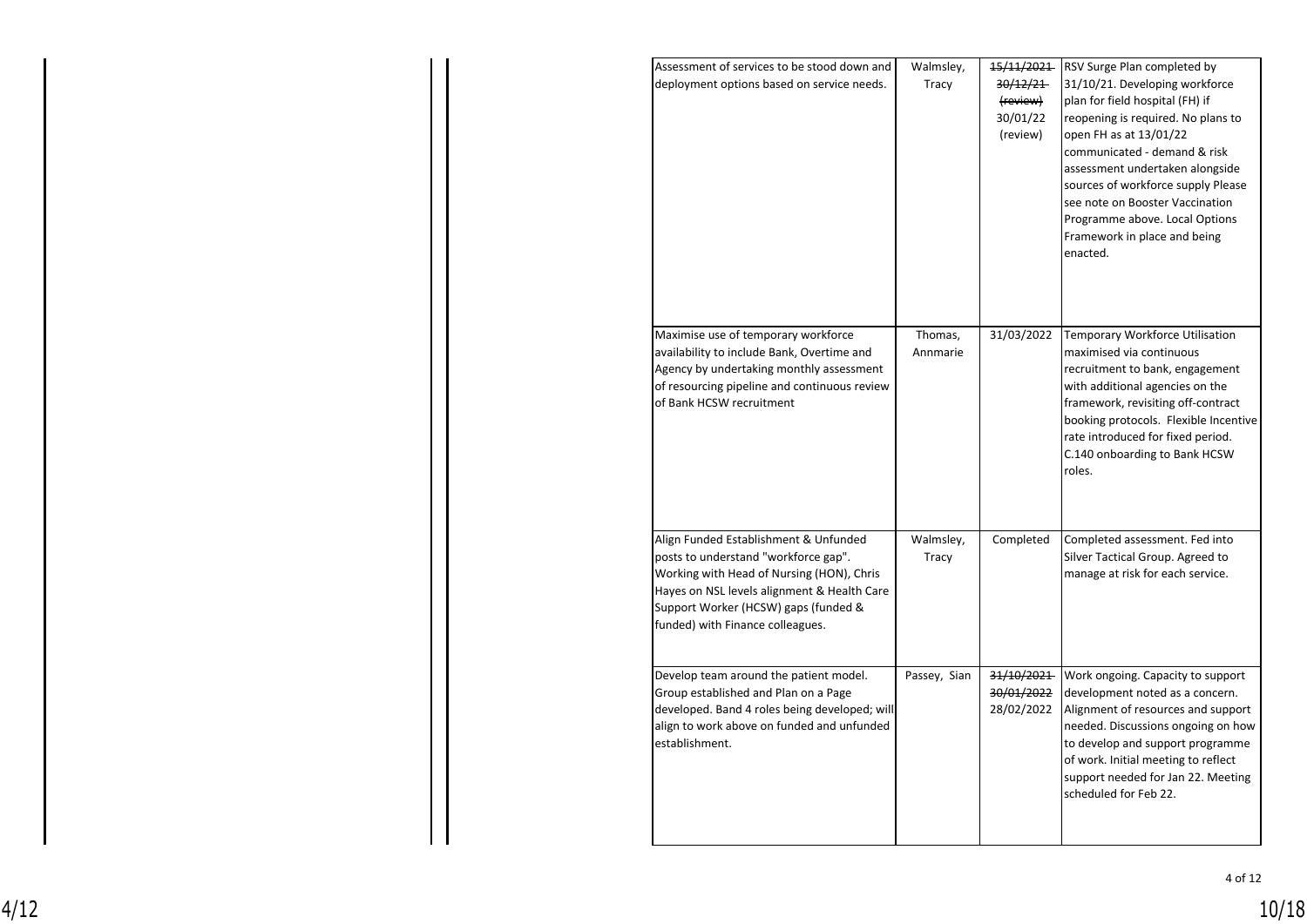| Engagement with HEIW & Universities on        | Walmsley, | 30/09/2021 | Met September will continue to         |
|-----------------------------------------------|-----------|------------|----------------------------------------|
| Medical, Nursing, AHP/HCS & Pharmacy          | Tracy     | 30/01/2022 | connect with All Wales workforce       |
| programmes to include work linked to the      |           | 28/02/2022 | planning network. Require support      |
| <b>Strategic Education Group and specific</b> |           |            | to access data on commissioning to     |
| discussions with HEIW on more Band 4 roles    |           |            | align to locality and develop          |
| and medical workforce planning. Regular       |           |            | alignment to Education &               |
| contact with HEIW on all matters related to   |           |            | Commissioning Work. Issues raised      |
| workforce planning - monthly & quarterly.     |           |            | at All WF Network in December x 2      |
|                                               |           |            | sessions dedicated to addressing       |
|                                               |           |            | feedback and closing loop on data      |
|                                               |           |            | with HEIW. Tool to link to Supply &    |
|                                               |           |            | Attrition in Progress. Meeting         |
|                                               |           |            | planned with HEIW for 24/01/22         |
|                                               |           |            | aligned to planned E&C template to     |
|                                               |           |            | be completed by 31/01/22. NB This      |
|                                               |           |            | is adding pressure on services to      |
|                                               |           |            | complete in timely and accurate        |
|                                               |           |            | manner. All Wales WFP Network          |
|                                               |           |            | meetings scheduled for 18/01/22 -      |
|                                               |           |            | will raise there.                      |
|                                               |           |            |                                        |
|                                               |           |            |                                        |
|                                               |           |            |                                        |
|                                               |           |            |                                        |
|                                               |           |            |                                        |
| Medical workforce across USC being            | Walmsley, | 31/03/2022 | Work to be discussed further. PA       |
| reviewed. Ensure baseline assessment is       | Tracy     |            | work making progress - rotations of    |
| understood across UHB. Discussions on         |           |            | PA into Secondary & Primary Care       |
| priority gaps/issues in Pembrokeshire         |           |            | being planned. 19 PA's will be in post |
| progressing Further work in Carmarthen and    |           |            | in Hywel Dda HB in Nov 21 - this will  |
| Ceredigion being planned. (Also linked to     |           |            | be one of the largest cohorts of PA's  |
| appointments/approach to Physician            |           |            | across Wales. EOI from PA's for        |
| Associates (PAs) in UHB.)                     |           |            | 22/23 being developed - decision on    |
|                                               |           |            | corporate/local funding will be        |
|                                               |           |            | required. Capacity to progress work    |
|                                               |           |            | on medical workforce planning from     |
|                                               |           |            | all partners - assessing approach.     |
|                                               |           |            |                                        |
|                                               |           |            |                                        |
|                                               |           |            |                                        |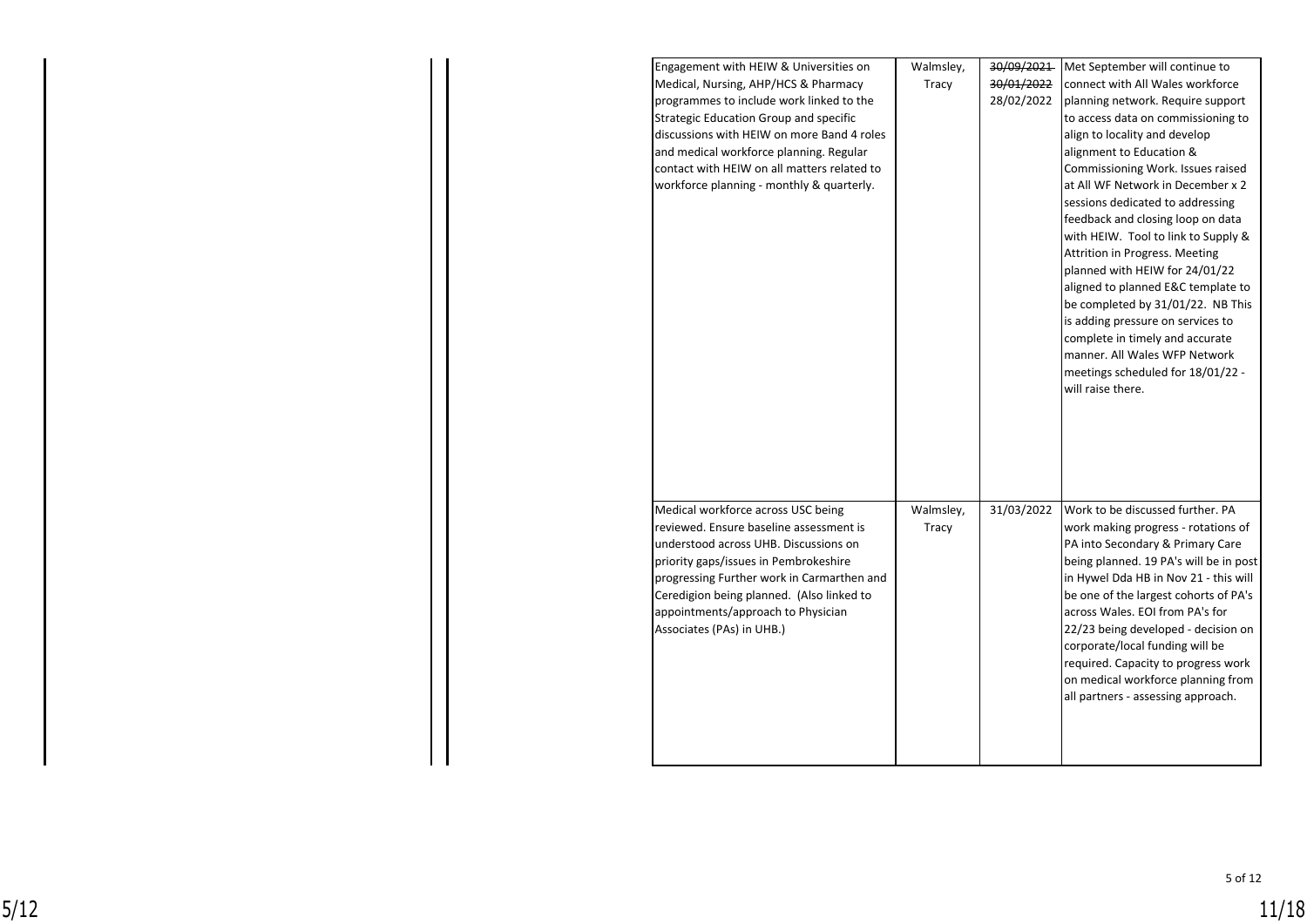| <b>ASSURANCE MAP</b> |                             |                    | <b>Control RAG</b>  | <b>Latest Papers</b> | <b>Gaps in ASSURANCES</b> |                                                                                    |  |  |  |
|----------------------|-----------------------------|--------------------|---------------------|----------------------|---------------------------|------------------------------------------------------------------------------------|--|--|--|
| Performance          | <b>Sources of ASSURANCE</b> | Type of            | <b>Required</b>     | <b>Rating (what</b>  | <b>Committee &amp;</b>    | <b>By When</b><br>Identified Gaps How are the Gaps in<br>By Who<br><b>Progress</b> |  |  |  |
| <b>Indicators</b>    |                             |                    | Assurance Assurance | the assurance        | date)                     | in Assurance: LASSURANCE will be                                                   |  |  |  |
|                      |                             |                    |                     | is telling you       |                           | <b>laddressed</b>                                                                  |  |  |  |
|                      |                             | $(1st, 2nd, \vert$ | <b>Current</b>      | about your           |                           | <b>Further action necessary to</b>                                                 |  |  |  |
|                      |                             | 3rd)               | Level               | controls             |                           | address the gaps                                                                   |  |  |  |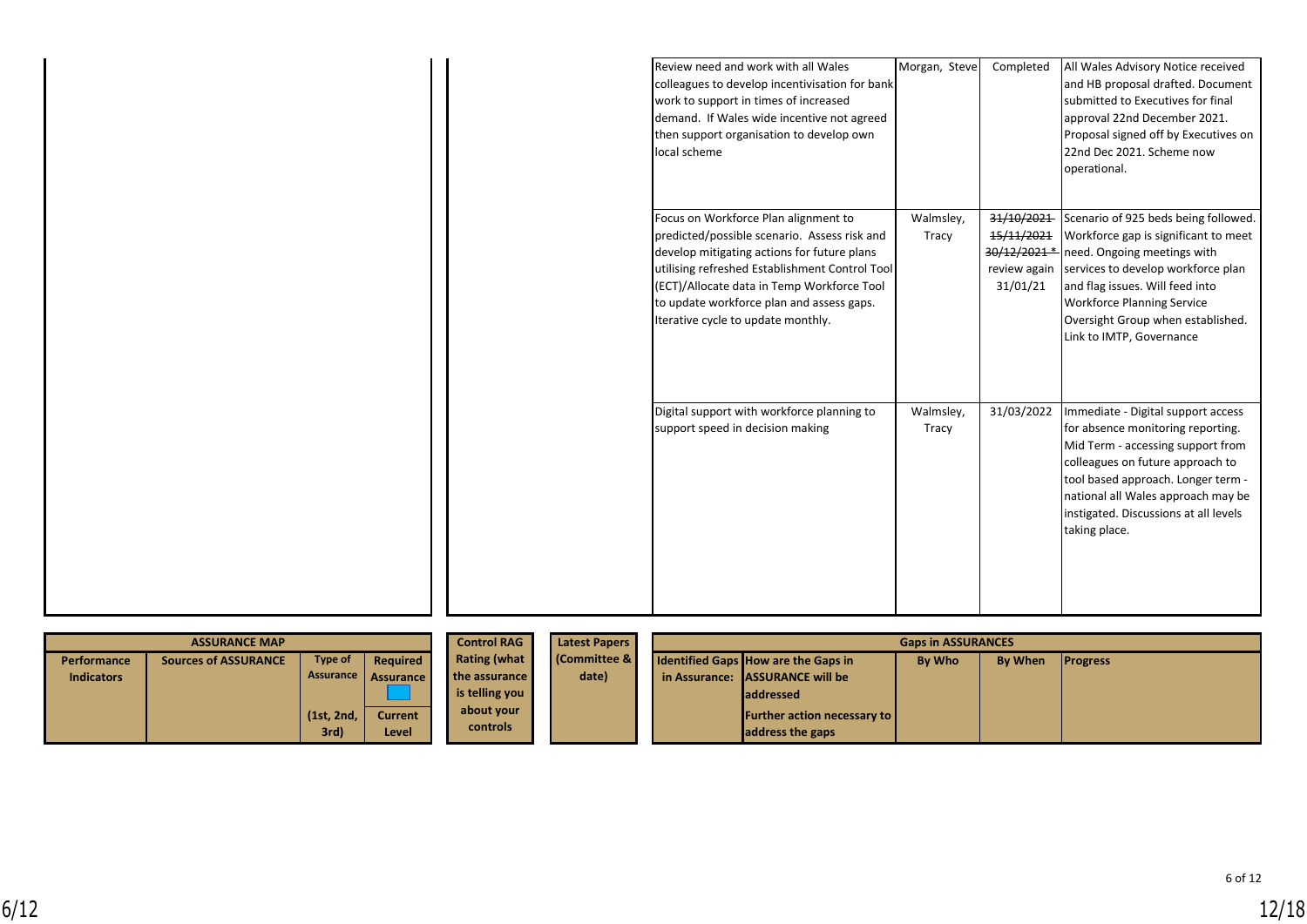| Monitoring of workforce      | 1st |  | Specific                   | <b>Workforce Planning</b> | Walmsley, | 31/12/2021 | Discussed with Lisa Gostling           |
|------------------------------|-----|--|----------------------------|---------------------------|-----------|------------|----------------------------------------|
| staff in post (SIP) and gaps |     |  | Workforce                  | Assurance group to be     | Tracy     | 30/01/2022 | (12/01/22) as Quality, Safety &        |
| in establishment control     |     |  | Planning Group established |                           |           | 28/02/2022 | Experience Committee (QSEC),           |
|                              |     |  |                            |                           |           |            | PODCC and Sustainable Resourced        |
|                              |     |  |                            |                           |           |            | Committee (SRC) all have links to      |
|                              |     |  |                            |                           |           |            | workforce planning implications.       |
|                              |     |  |                            |                           |           |            | Workforce "Conscience" Group in        |
|                              |     |  |                            |                           |           |            | place acting as "oversight" group      |
|                              |     |  |                            |                           |           |            | with working Terms of Reference        |
|                              |     |  |                            |                           |           |            | (ToR) to be reviewed in line with      |
|                              |     |  |                            |                           |           |            | concepts of emergency, tactical,       |
|                              |     |  |                            |                           |           |            | operational and strategic workforce    |
|                              |     |  |                            |                           |           |            | planning. A Framework for              |
|                              |     |  |                            |                           |           |            | Workforce Planning (WFP) in            |
|                              |     |  |                            |                           |           |            | development for Health & Social        |
|                              |     |  |                            |                           |           |            | Care requires alignment and clarity    |
|                              |     |  |                            |                           |           |            | against internal organisational        |
|                              |     |  |                            |                           |           |            | approaches. Local WFP Groups           |
|                              |     |  |                            |                           |           |            | emerging within directorates           |
|                              |     |  |                            |                           |           |            | supported by Workforce &               |
|                              |     |  |                            |                           |           |            | Organisational Development, e.g.       |
|                              |     |  |                            |                           |           |            | Mental Health & Learning Disabilities  |
|                              |     |  |                            |                           |           |            | as part of IMTP. Draft TOR in place to |
|                              |     |  |                            |                           |           |            | be reviewed corporately. A number      |
|                              |     |  |                            |                           |           |            | of strands of work need to be drawn    |
|                              |     |  |                            |                           |           |            | together: Overseas Registered Nurse    |
|                              |     |  |                            |                           |           |            | programme, Grow Your Own and           |
|                              |     |  |                            |                           |           |            | Retention as per Board paper           |
| Workforce levels monitored   | 2nd |  |                            | Re-develop workforce plan | Walmsley, | Completed  | Actions above feed into this           |
| at Professional Oversight    |     |  |                            | based on gaps present to  | Tracy     |            | activity/HCSW fixed term contract      |
| Group for Workforce          |     |  |                            | <b>Workforce Bronze</b>   |           |            | (FTC) COVID-19 also reviewed           |
| Planning & Service           |     |  |                            |                           |           |            |                                        |
| Oversight Group for          |     |  |                            |                           |           |            |                                        |
| <b>Workforce Planning</b>    |     |  |                            |                           |           |            |                                        |
|                              |     |  |                            |                           |           |            |                                        |
|                              |     |  |                            |                           |           |            |                                        |
|                              |     |  |                            |                           |           |            |                                        |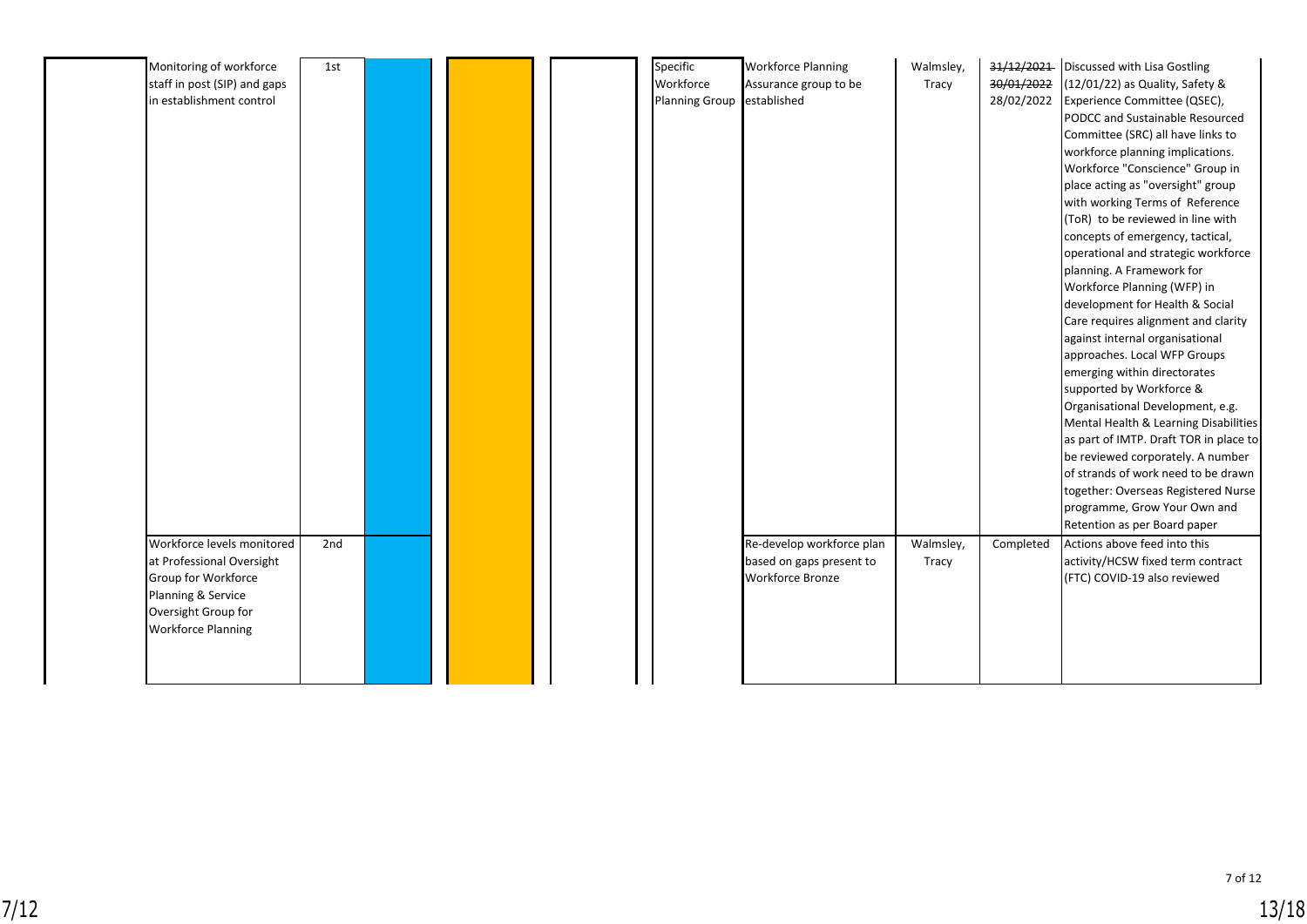| PODCC - IMTP Plan,          | 2nd |  |  |  | Defined links to operational, | Walmsley, | 31/01/2022 |
|-----------------------------|-----|--|--|--|-------------------------------|-----------|------------|
| <b>Planning Sub Group</b>   |     |  |  |  | tactical and strategic        | Tracy     |            |
|                             |     |  |  |  | resources to align across all |           |            |
|                             |     |  |  |  | enablers - digital workforce, |           |            |
|                             |     |  |  |  | risk, QI, Service             |           |            |
|                             |     |  |  |  | improvement to re-design      |           |            |
|                             |     |  |  |  | workforce and embed           |           |            |
|                             |     |  |  |  | significant service change to |           |            |
|                             |     |  |  |  | create workforce              |           |            |
|                             |     |  |  |  | sustainability in short,      |           |            |
|                             |     |  |  |  | medium and long term.         |           |            |
|                             |     |  |  |  |                               |           |            |
|                             |     |  |  |  |                               |           |            |
|                             |     |  |  |  |                               |           |            |
|                             |     |  |  |  |                               |           |            |
|                             |     |  |  |  |                               |           |            |
| Workforce Planning Internal | 3rd |  |  |  | Workforce Planning Internal   | Walmsley, | 28/02/2022 |
| Audit (Substantial          |     |  |  |  | Audit (24 Jan 2022)           | Tracy     |            |
| Assurance)                  |     |  |  |  | Population Health, Strategic  |           |            |
|                             |     |  |  |  | & Engagement lenses on        |           |            |
|                             |     |  |  |  | maturity of WFP being         |           |            |
|                             |     |  |  |  | considered.                   |           |            |
|                             |     |  |  |  |                               |           |            |

| Defined links to operational,<br>tactical and strategic<br>resources to align across all<br>enablers - digital workforce,<br>risk, QI, Service<br>improvement to re-design<br>workforce and embed<br>significant service change to<br>create workforce<br>sustainability in short, | Walmsley,<br>Tracy | 31/01/2022 | Meeting to be set up - diary<br>availability is January 2022. Meeting<br>held 11/01/22. Ongoing discussion.                      |
|------------------------------------------------------------------------------------------------------------------------------------------------------------------------------------------------------------------------------------------------------------------------------------|--------------------|------------|----------------------------------------------------------------------------------------------------------------------------------|
| medium and long term.<br>Workforce Planning Internal<br>Audit (24 Jan 2022)<br>Population Health, Strategic<br>& Engagement lenses on<br>maturity of WFP being<br>considered.                                                                                                      | Walmsley,<br>Tracy | 28/02/2022 | 2nd and broader workforce planning<br>audit in progress to be reviewed on<br>24/01/22. Any actions will follow if<br>identified. |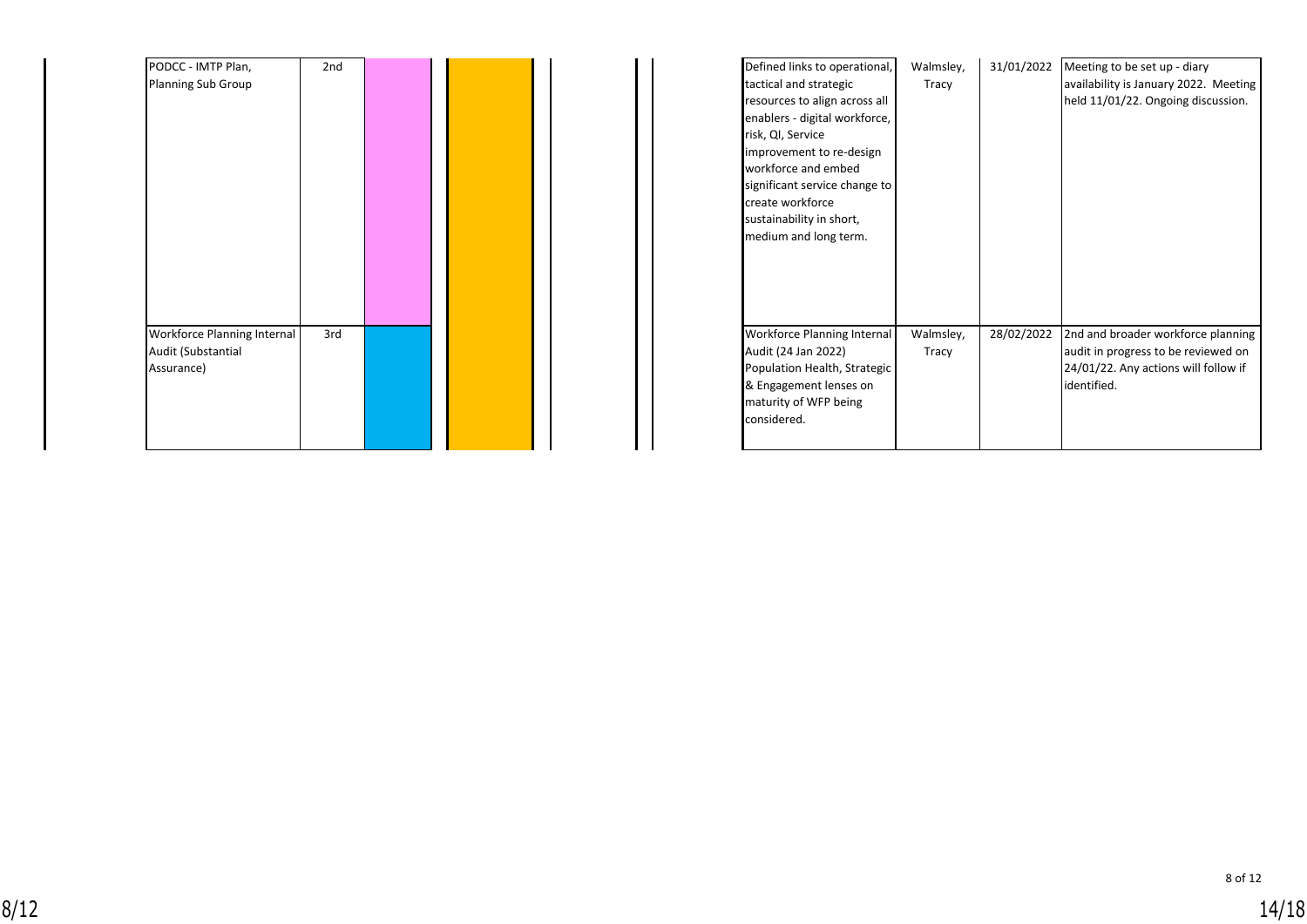### **Assurance Key:**

| 3 Lines of Defence (Assurance) |                              |                                                                          |  |  |  |  |  |
|--------------------------------|------------------------------|--------------------------------------------------------------------------|--|--|--|--|--|
| 1st Line                       |                              | Business Management Tends to be detailed assurance but lack independence |  |  |  |  |  |
|                                | 2nd Line Corporate Oversight | Less detailed but slightly more independent                              |  |  |  |  |  |
|                                |                              | 3rd Line Independent Assurance Often less detail but truly independent   |  |  |  |  |  |

| <b>Key - Assurance Required</b>         | NB Assurance Map will tell you if |
|-----------------------------------------|-----------------------------------|
| Detailed review of relevant information | you have sufficient sources of    |
| Medium level review                     | assurance not what those sources  |
| Cursory or narrow scope of review       | are telling you                   |

| <b>Key - Control RAG rating</b> |                                                                                                           |
|---------------------------------|-----------------------------------------------------------------------------------------------------------|
| LOW                             | Significant concerns over the adequacy/effectiveness of the controls in place in proportion to the risks  |
| <b>MEDIUM</b>                   | Some areas of concern over the adequacy/effectiveness of the controls in place in proportion to the risks |
| <b>HIGH</b>                     | Controls in place assessed as adequate/effective and in proportion to the risk                            |
| <b>INSUFFICIENT</b>             | Insufficient information at present to judge the adequacy/effectiveness of the controls                   |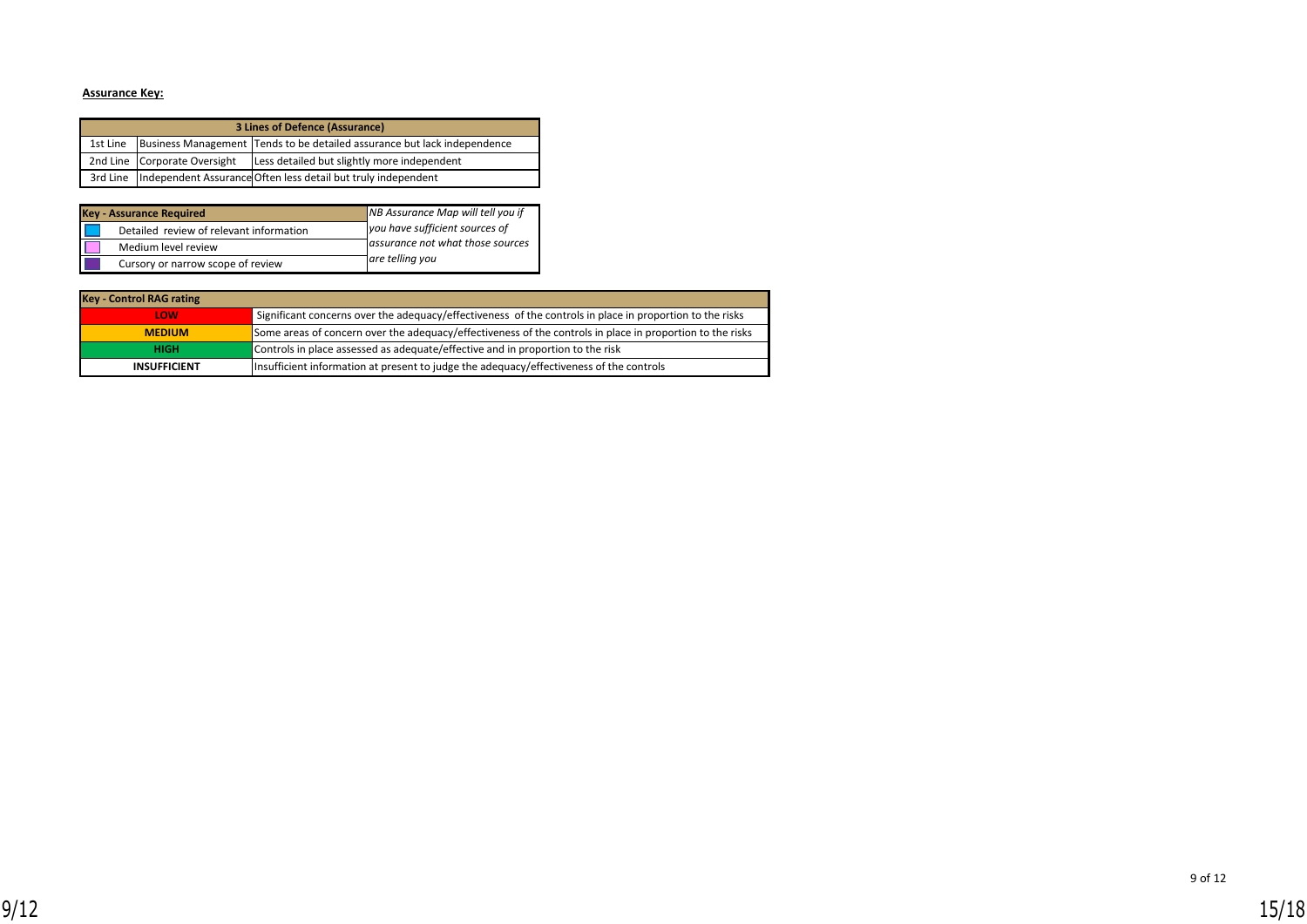# **RISK SCORING MATRIX**

|                                                                                                 |                                                                                         | Likelihood x Impact = Risk Score                                                                                 |                                                                                                                                                                                                                                  |                                                                       |                                                                                                               |  |
|-------------------------------------------------------------------------------------------------|-----------------------------------------------------------------------------------------|------------------------------------------------------------------------------------------------------------------|----------------------------------------------------------------------------------------------------------------------------------------------------------------------------------------------------------------------------------|-----------------------------------------------------------------------|---------------------------------------------------------------------------------------------------------------|--|
|                                                                                                 |                                                                                         |                                                                                                                  |                                                                                                                                                                                                                                  |                                                                       |                                                                                                               |  |
| Likelihood                                                                                      | 1                                                                                       | $\overline{2}$                                                                                                   | $\overline{\mathbf{3}}$                                                                                                                                                                                                          | $\overline{a}$                                                        | 5                                                                                                             |  |
| <b>Descriptor</b>                                                                               | Rare                                                                                    | <b>Unlikely</b>                                                                                                  | <b>Possible</b>                                                                                                                                                                                                                  | <b>Likely</b>                                                         | <b>Almost Certain</b>                                                                                         |  |
| Frequency - How often might<br>it/does it happen?                                               | This will probably never<br>happen/recur (except in very<br>exceptional circumstances). | Do not expect it to happen/recur but it It might happen or recur occasionally.<br>is possible that it may do so. |                                                                                                                                                                                                                                  | It might happen or recur<br>occasionally.                             | It will undoubtedly happen/recur,<br>possibly frequently.                                                     |  |
| (how many times will the adverse consequence<br>being assessed actually be realised?)           | Not expected to occur for years.*                                                       | Expected to occur at least annually.*                                                                            | <b>Expected to occur at least monthly.*</b>                                                                                                                                                                                      | Expected to occur at least weekly.*                                   | <b>Expected to occur at least daily.</b>                                                                      |  |
|                                                                                                 |                                                                                         |                                                                                                                  | * time-framed descriptors of frequency                                                                                                                                                                                           |                                                                       |                                                                                                               |  |
| Probability - Will it happen or                                                                 |                                                                                         |                                                                                                                  |                                                                                                                                                                                                                                  |                                                                       |                                                                                                               |  |
| not?<br>(what is the chance the adverse consequence will<br>occur in a given reference period?) | $(0-5%^{*})$                                                                            | $(5-25%)$                                                                                                        | $(25-75%)$                                                                                                                                                                                                                       | $(75-95%^{*})$                                                        | $( > 95\%*)$                                                                                                  |  |
|                                                                                                 |                                                                                         |                                                                                                                  | *used to assign a probability score for risks related to time-limited or one off projects or business objectives.                                                                                                                |                                                                       |                                                                                                               |  |
| <b>Risk Impact Domains</b>                                                                      | Negligible - 1                                                                          | Minor - 2                                                                                                        | <b>Moderate - 3</b>                                                                                                                                                                                                              | Major - 4                                                             | <b>Catastrophic - 5</b>                                                                                       |  |
| Safety of Patients, Staff or                                                                    | Minimal injury requiring                                                                |                                                                                                                  | Minor injury or illness, requiring minor Moderate injury requiring professional Major injury leading to long-term                                                                                                                |                                                                       | <b>Incident leading to death.</b>                                                                             |  |
| <b>Public</b>                                                                                   | no/minimal intervention or<br>treatment.                                                | intervention.                                                                                                    | intervention.                                                                                                                                                                                                                    | incapacity/disability.                                                |                                                                                                               |  |
|                                                                                                 | No time off work.                                                                       | Requiring time off work for >3 days                                                                              | Requiring time off work for 4-14 days.                                                                                                                                                                                           | Requiring time off work for >14 days. Multiple permanent injuries or  | irreversible health effects.                                                                                  |  |
|                                                                                                 |                                                                                         | Increase in length of hospital stay by 1-<br>3 days.                                                             | Increase in length of hospital stay by 4- Increase in length of hospital stay by An event which impacts on a large<br>15 days.<br><b>Agency reportable incident.</b><br>An event which impacts on a small<br>number of patients. | >15 days.<br>Mismanagement of patient care with<br>long-term effects. | number of patients.                                                                                           |  |
| Quality, Complaints or                                                                          | Peripheral element of treatment                                                         | <b>Overall treatment or service</b>                                                                              | <b>Treatment or service has significantly</b>                                                                                                                                                                                    | Non-compliance with national                                          | <b>Totally unacceptable level or quality</b>                                                                  |  |
| <b>Audit</b>                                                                                    | or service suboptimal.                                                                  | suboptimal.                                                                                                      | reduced effectiveness.                                                                                                                                                                                                           | standards with significant risk to<br>patients if unresolved.         | of treatment/service.                                                                                         |  |
|                                                                                                 | Informal complaint/inquiry.                                                             | Formal complaint.                                                                                                | Formal complaint -                                                                                                                                                                                                               | <b>Multiple complaints/independent</b>                                | <b>Gross failure of patient safety if</b>                                                                     |  |
|                                                                                                 |                                                                                         | Local resolution.                                                                                                | <b>Escalation.</b>                                                                                                                                                                                                               | review.<br>Low achievement of<br>performance/delivery requirements.   | findings not acted on.<br>Inquest/ombudsman inquiry.                                                          |  |
|                                                                                                 |                                                                                         | Single failure to meet internal<br>standards.<br>Minor implications for patient safety if                        | <b>Repeated failure to meet internal</b><br>standards.<br><b>Major patient safety implications if</b>                                                                                                                            | <b>Critical report.</b>                                               | <b>Gross failure to meet national</b><br>standards/performance<br>requirements.                               |  |
|                                                                                                 |                                                                                         | unresolved.<br>Reduced performance if unresolved.                                                                | findings are not acted on.                                                                                                                                                                                                       |                                                                       |                                                                                                               |  |
| <b>Workforce &amp; OD</b>                                                                       | Short-term low staffing level that<br>temporarily reduces service<br>quality            | Low staffing level that reduces the<br>service quality.                                                          | Late delivery of key objective/ service<br>due to lack of staff.                                                                                                                                                                 | <b>Uncertain delivery of key</b>                                      | <b>Non-delivery of key</b><br>objective/service due to lack of staff. objective/service due to lack of staff. |  |
|                                                                                                 | (< 1 day).                                                                              |                                                                                                                  | Unsafe staffing level or competence<br>$($ >1 day).                                                                                                                                                                              | <b>Unsafe staffing level or competence</b>                            | <b>Ongoing unsafe staffing levels or</b>                                                                      |  |
|                                                                                                 |                                                                                         |                                                                                                                  | Low staff morale.                                                                                                                                                                                                                | (>5 days).<br>Loss of key staff.                                      | competence.<br>Loss of several key staff.                                                                     |  |
|                                                                                                 |                                                                                         |                                                                                                                  |                                                                                                                                                                                                                                  |                                                                       |                                                                                                               |  |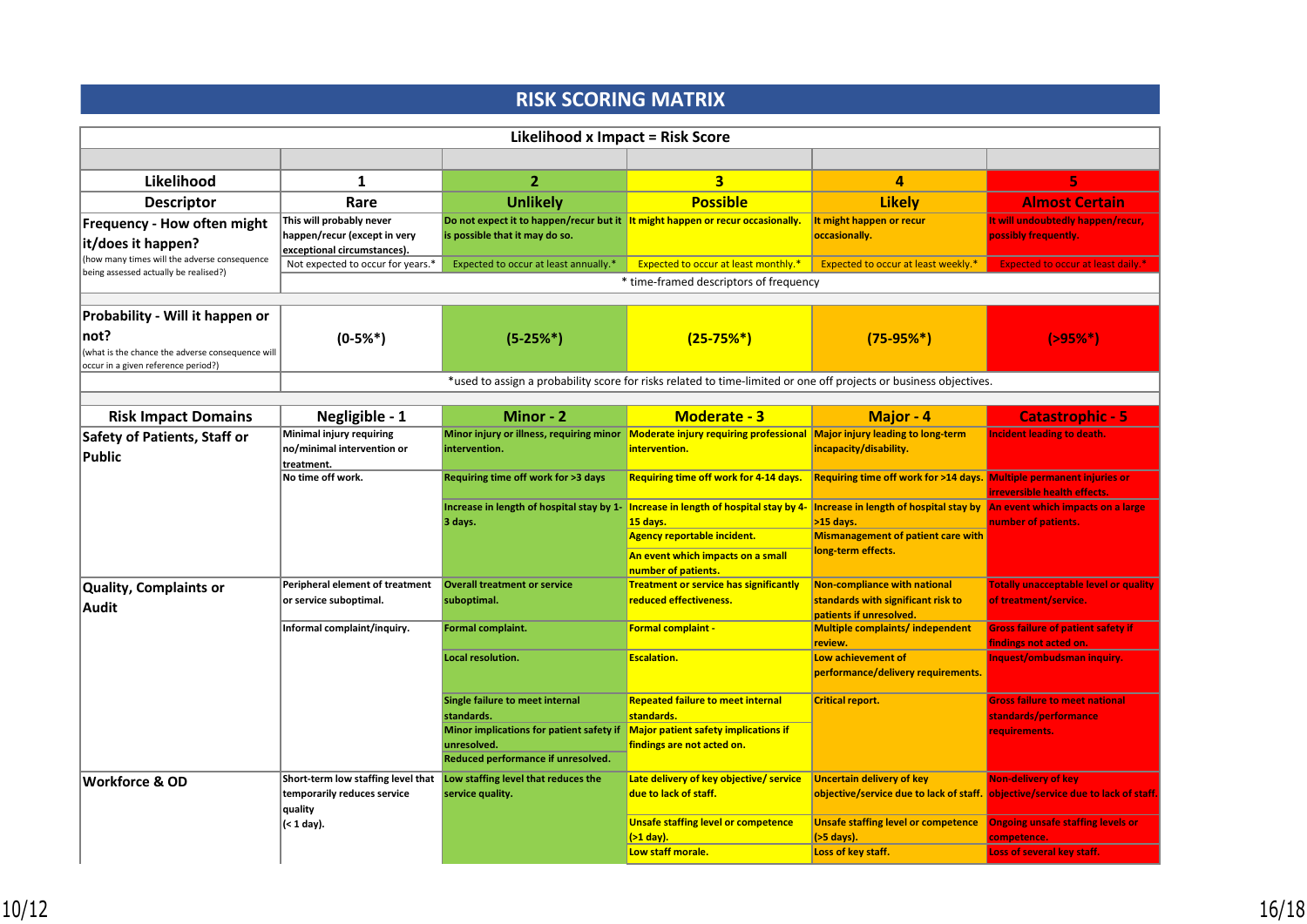|                                      |                                                                                                 |                                                     | <b>Poor staff attendance for</b>                           | <b>Very low staff morale.</b>                                         | <b>No staff attending mandatory</b>                    |
|--------------------------------------|-------------------------------------------------------------------------------------------------|-----------------------------------------------------|------------------------------------------------------------|-----------------------------------------------------------------------|--------------------------------------------------------|
|                                      |                                                                                                 |                                                     | mandatory/key training.                                    | No staff attending mandatory/ key                                     | training /key training on an ongoing                   |
|                                      |                                                                                                 |                                                     |                                                            | training.                                                             |                                                        |
| <b>Statutory Duty or Inspections</b> | No or minimal impact or breach of Breach of statutory legislation.<br>guidance/ statutory duty. |                                                     | Single breach in statutory duty.                           | <b>Enforcement action</b>                                             | <b>Multiple breaches in statutory duty.</b>            |
|                                      |                                                                                                 | <b>Reduced performance levels if</b><br>unresolved. | <b>Challenging external</b><br>recommendations/improvement | Multiple breaches in statutory duty.                                  | <b>Prosecution.</b>                                    |
|                                      |                                                                                                 |                                                     | notice.                                                    | <b>Improvement notices.</b>                                           | <b>Complete systems change required.</b>               |
|                                      |                                                                                                 |                                                     |                                                            | Low achievement of                                                    | Low achievement of                                     |
|                                      |                                                                                                 |                                                     |                                                            | performance/delivery requirements.                                    | performance/delivery requirements.                     |
|                                      |                                                                                                 |                                                     |                                                            | <b>Critical report.</b>                                               | <b>Severely critical report.</b>                       |
| <b>Adverse Publicity or</b>          | Rumours.                                                                                        | Local media coverage - short-term                   | Local media coverage - long-term                           | <b>National media coverage with &lt;3</b>                             | <b>National media coverage with &gt;3</b>              |
| Reputation                           |                                                                                                 | reduction in public confidence.                     | reduction in public confidence.                            | days service well below reasonable                                    | days service well below reasonable                     |
|                                      |                                                                                                 | <b>Elements of public expectation not</b>           |                                                            | public expectation.                                                   | public expectation. AMs concerned                      |
|                                      |                                                                                                 | being met.                                          |                                                            |                                                                       | (questions in the Assembly).                           |
|                                      |                                                                                                 |                                                     |                                                            |                                                                       |                                                        |
|                                      | Potential for public concern.                                                                   |                                                     |                                                            |                                                                       | <b>Total loss of public confidence.</b>                |
| <b>Business Objectives or</b>        | Insignificant cost increase/                                                                    | <5 per cent over project budget.                    | 5-10 per cent over project budget.                         | Non-compliance with national 10-25 Incident leading >25 per cent over |                                                        |
| Projects                             | schedule slippage.                                                                              | Schedule slippage.                                  | <b>Schedule slippage.</b>                                  | per cent over project budget.                                         | project budget.                                        |
|                                      |                                                                                                 |                                                     |                                                            | <b>Schedule slippage.</b>                                             | <b>Schedule slippage.</b>                              |
|                                      |                                                                                                 |                                                     |                                                            | Key objectives not met.                                               | Key objectives not met.                                |
|                                      |                                                                                                 |                                                     |                                                            |                                                                       |                                                        |
| <b>Finance including Claims</b>      | Small loss.                                                                                     | Loss of 0.1-0.25 per cent of budget.                | Loss of 0.25-0.5 per cent of budget.                       | <b>Uncertain delivery of key</b>                                      | Non-delivery of key objective/ Loss                    |
|                                      |                                                                                                 |                                                     |                                                            | objective/Loss of 0.5-1.0 per cent of                                 | of >1 per cent of budget.                              |
|                                      |                                                                                                 |                                                     |                                                            | budget.                                                               |                                                        |
|                                      | Risk of claim remote.                                                                           | Claim less than £10,000.                            | Claim(s) between £10,000 and<br>£100,000.                  | Claim(s) between £100,000 and £1                                      | <b>Failure to meet specification/</b>                  |
|                                      |                                                                                                 |                                                     |                                                            | million.                                                              | slippage<br>Claim(s) >£1 million.                      |
|                                      |                                                                                                 |                                                     |                                                            |                                                                       |                                                        |
| <b>Service or Business</b>           | Loss/interruption of >1 hour.<br>Minor disruption.                                              | Loss/interruption of >8 hours.                      | Loss/interruption of >1 day.                               | Loss/interruption of >1 week.                                         | Permanent loss of service or facility.                 |
| interruption or disruption           |                                                                                                 | Some disruption manageable by                       | Disruption to a number of operational                      | All operational areas of a location                                   | <b>Total shutdown of operations.</b>                   |
|                                      |                                                                                                 | altered operational routine.                        | areas within a location and possible                       | compromised. Other locations may                                      |                                                        |
|                                      |                                                                                                 |                                                     | flow onto other locations.                                 | be affected.                                                          |                                                        |
| <b>Environmental</b>                 | Minimal or no impact on the<br>environment.                                                     | Minor impact on environment.                        | <b>Moderate impact on environment.</b>                     | <b>Major impact on environment.</b>                                   | <b>Catastrophic/critical impact on</b><br>environment. |
| <b>Health Inequalities/ Equity</b>   | Minimal or no impact on our                                                                     | Minor impact on our attempts to                     | <b>Moderate impact on our attempts to</b>                  | <b>Major impact on our attempts to</b>                                | <b>Validated data clearly demonstrating</b>            |
|                                      | attempts to reduce health                                                                       | reduce health inequalities or lack of               | reduce health inequalities or lack of                      | reduce health inequalities. Validated                                 | a disproportionate widening of                         |
|                                      | inequalities/improve health                                                                     | clarity on the impact we are having on              | sufficient information that would                          | data suggesting we are not                                            | health inequalities or a negative                      |
|                                      | equity                                                                                          | health equity                                       | demonstrate that we are not widening                       | improving the health of the most                                      | impact on health improvement                           |
|                                      |                                                                                                 |                                                     | the gap. Indications that we are having                    | disadvantaged in our population                                       | and/or health equity                                   |
|                                      |                                                                                                 |                                                     | no positive impact on health                               | whilst clearly supporting the least                                   |                                                        |
|                                      |                                                                                                 |                                                     | improvement or health equity                               | disadvantaged. Validated data                                         |                                                        |
|                                      |                                                                                                 |                                                     |                                                            | suggesting we are having no impact                                    |                                                        |
|                                      |                                                                                                 |                                                     |                                                            | on health improvement or health                                       |                                                        |
|                                      |                                                                                                 |                                                     |                                                            | equity.                                                               |                                                        |